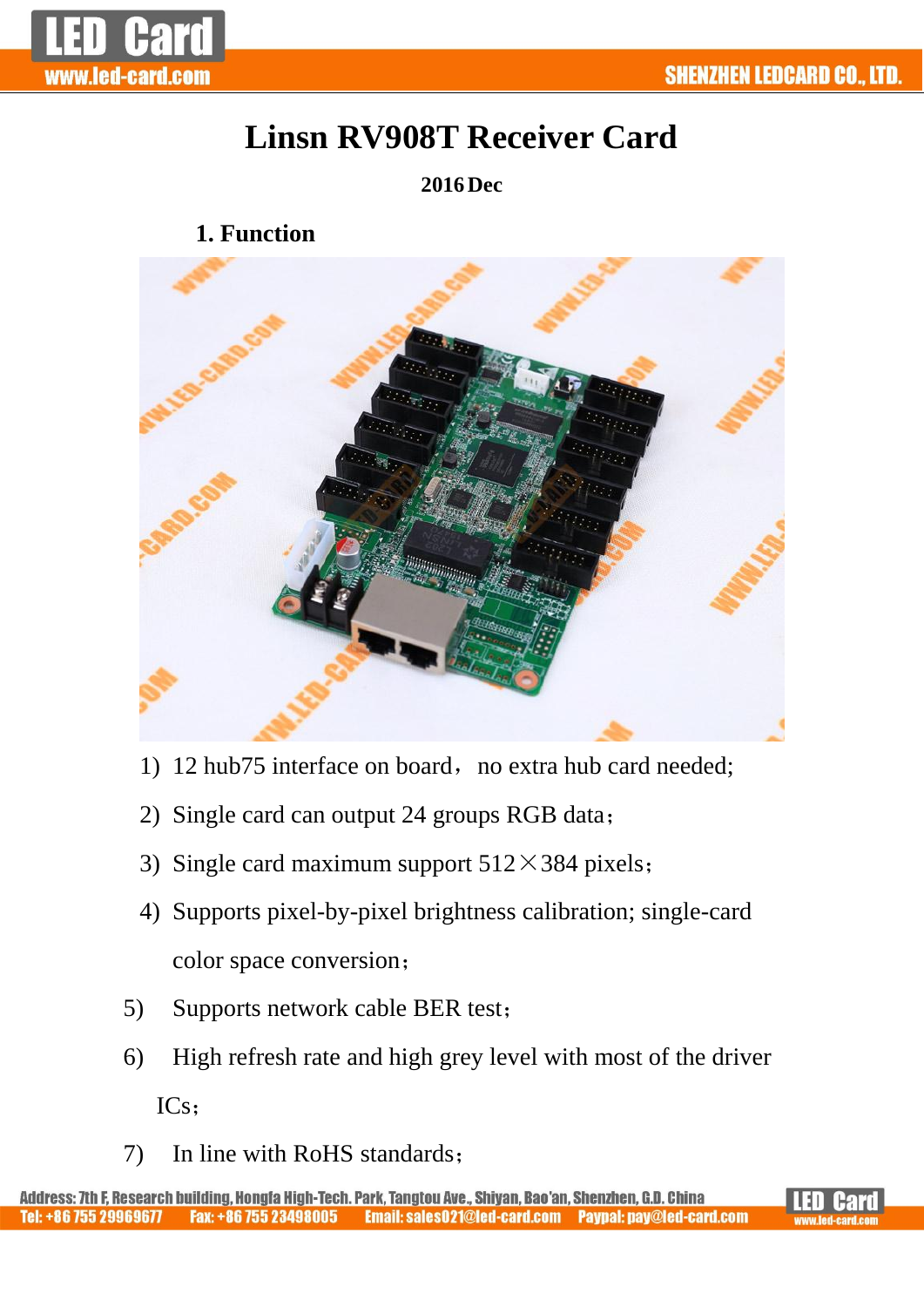

## **1) RV908T PINOUT**

The receiving card has 2 operating modes, only supporting

Full-color and two-color screen. Normal mode has 8 available

interfaces; 12-group-data-mode has 12 available interfaces.

Each interface output data is as following:

| R1             |    | $\overline{2}$ | G1             |  |
|----------------|----|----------------|----------------|--|
| U1             | 3  | 4              | <b>GND</b>     |  |
| R <sub>2</sub> | 5  | 6              | G <sub>2</sub> |  |
| U <sub>2</sub> | 7  | 8              | <b>GND</b>     |  |
| A              | 9  | 10             | B              |  |
| $\overline{C}$ | 11 | 12             | D              |  |
| <b>CLK</b>     | 13 | 14             | <b>LAT</b>     |  |
| <b>OE</b>      | 15 | 16             | <b>GND</b>     |  |

# **3.Model table**

RV908H is in stock. RV918H need make to order.

| Model         | RJ45 Direction | interface<br>output |  |
|---------------|----------------|---------------------|--|
|               |                | type                |  |
| <b>RV908T</b> | 90 Degree      | interface in front  |  |
|               |                | side                |  |
| <b>RV918T</b> | 180 Degree     | interface in front  |  |
|               |                | side                |  |

# **4.Working conditions**

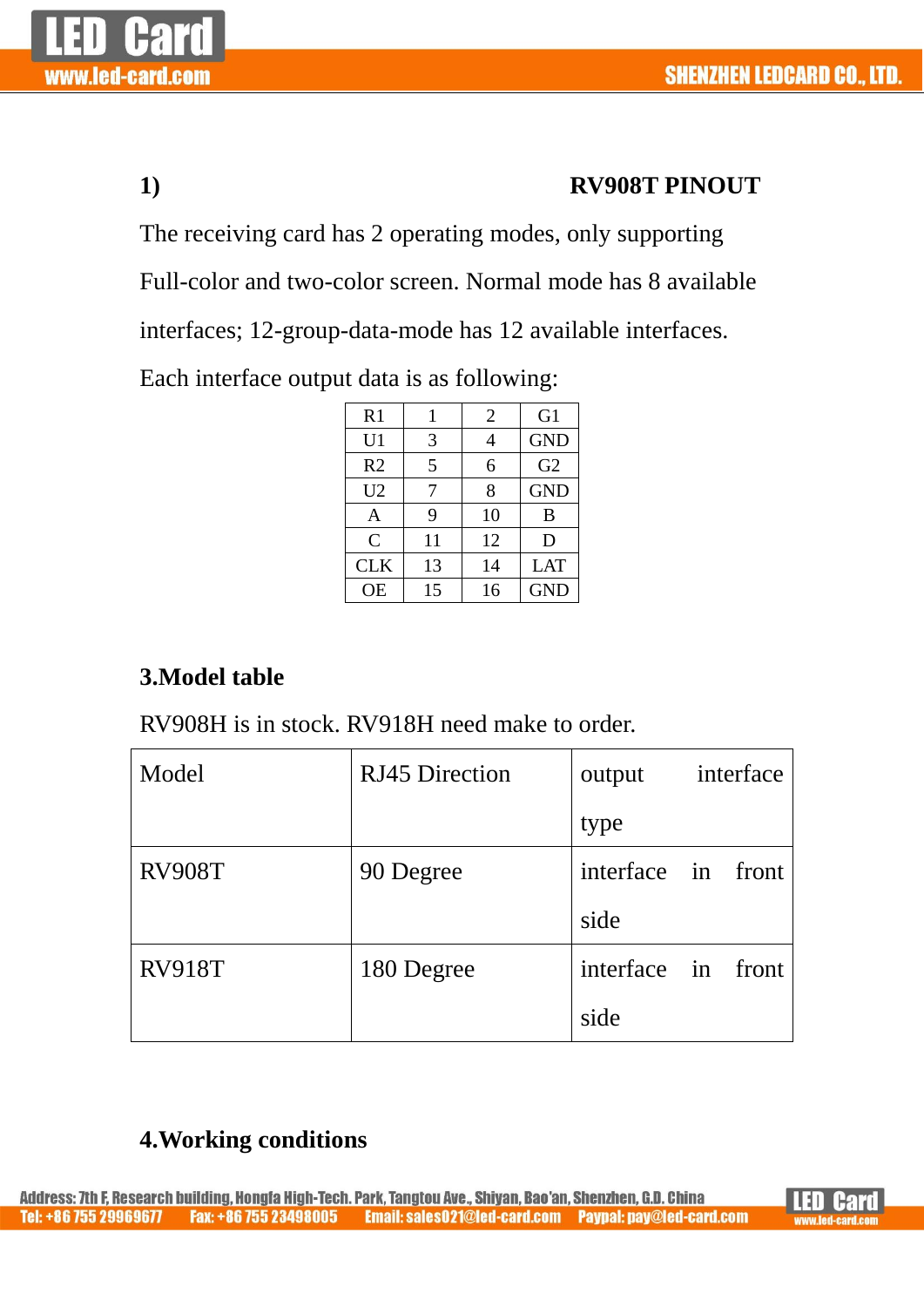

| Rated voltage $(V)$      | 5                                   | maximu  | 5.5  | Minimu  | 4.5  |
|--------------------------|-------------------------------------|---------|------|---------|------|
|                          |                                     | m value |      | m value |      |
| Rated current $(A)$      | 0.80                                | maximu  | 0.87 | Minimu  | 0.73 |
|                          |                                     | m value |      | m value |      |
| Rated power              | 4.0                                 | maximu  | 4.8  | Minimu  | 3.3  |
| consumption $(W)$        |                                     | m value |      | m value |      |
| Working temperature      | $-20^{\circ}$ C ~ 70 <sup>°</sup> C |         |      |         |      |
| (°C)                     |                                     |         |      |         |      |
| Working humidity $(\% )$ | $0\% \sim 95\%$                     |         |      |         |      |